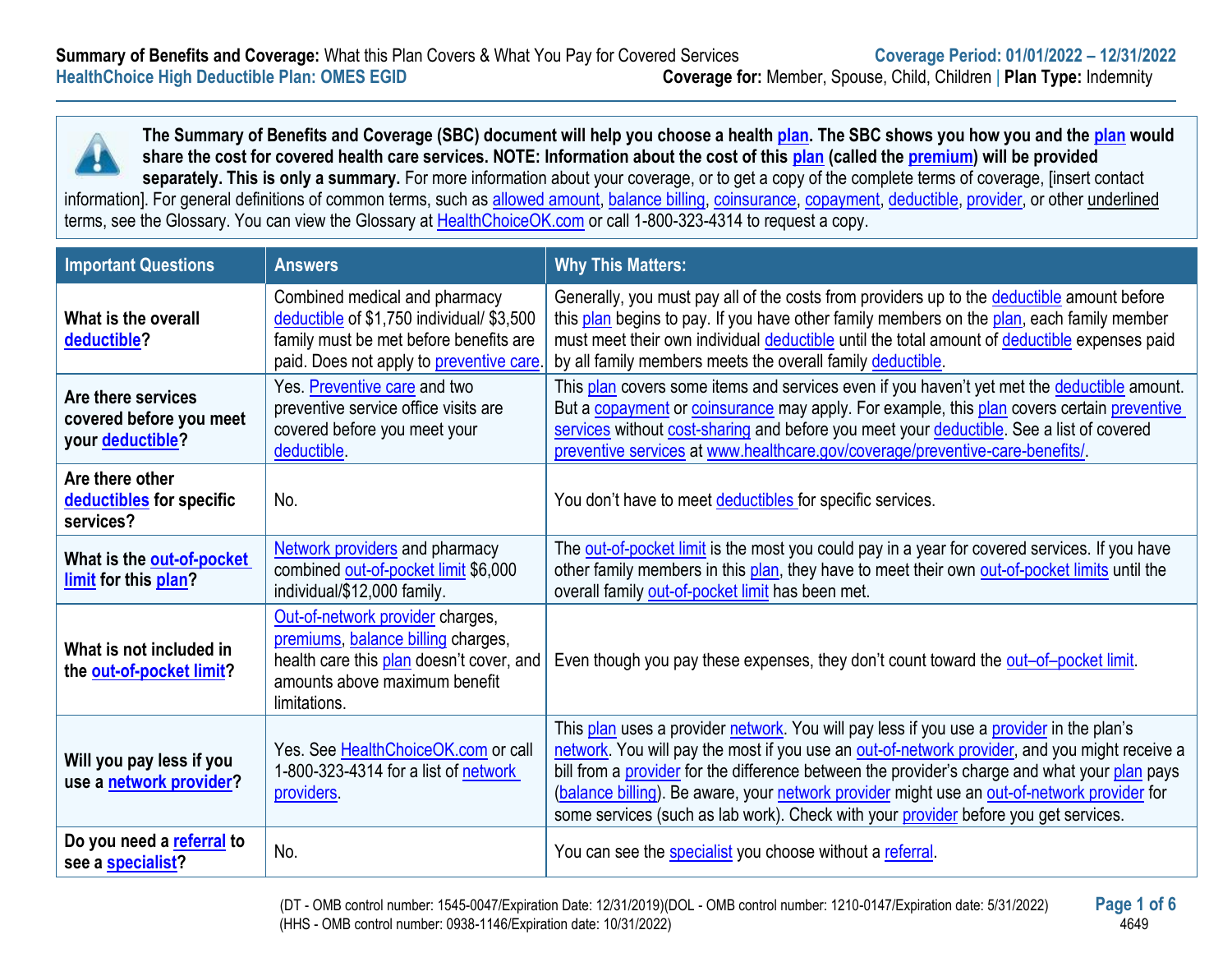$\blacktriangle$ All **[copayment](https://www.healthcare.gov/sbc-glossary/#copayment)** and **[coinsurance](https://www.healthcare.gov/sbc-glossary/#coinsurance)** costs shown in this chart are after your **[deductible](https://www.healthcare.gov/sbc-glossary/#deductible)** has been met, if a **[deductible](https://www.healthcare.gov/sbc-glossary/#deductible)** applies.

|                                                                                                                                                             |                                                     | <b>What You Will Pay</b>                                                          |                                                           |                                                                                                                                              |  |
|-------------------------------------------------------------------------------------------------------------------------------------------------------------|-----------------------------------------------------|-----------------------------------------------------------------------------------|-----------------------------------------------------------|----------------------------------------------------------------------------------------------------------------------------------------------|--|
| <b>Common Medical Event</b>                                                                                                                                 | <b>Services You May Need</b>                        | <b>Network Provider</b><br>(You will pay the least)                               | <b>Out-of-Network Provider</b><br>(You will pay the most) | <b>Limitations, Exceptions, &amp; Other Important</b><br><b>Information</b>                                                                  |  |
| If you visit a health care<br>provider's office or<br>clinic                                                                                                | Primary care visit to treat<br>an injury or illness | 100% until the deductible is<br>met.<br>\$30 copay/visit after<br>deductible.     | 50% coinsurance                                           | Charges other than for an office visit apply to<br>deductible and coinsurance. Balance billing<br>applies to out-of-network provider claims. |  |
|                                                                                                                                                             | <b>Specialist</b> visit                             | 100% until the deductible is<br>met. \$50/copay visit after<br>deductible.        | 50% coinsurance                                           |                                                                                                                                              |  |
|                                                                                                                                                             | Preventive care/screening/<br>immunization          | No charge                                                                         | 50% coinsurance                                           | <b>Balance billing applies to out-of-network</b><br>provider claims.                                                                         |  |
| If you have a test                                                                                                                                          | Diagnostic test (x-ray,<br>blood work)              | 20% coinsurance                                                                   | 50% coinsurance                                           | Certification may be required. If certification is<br>not obtained, a 10% penalty or denial of benefits                                      |  |
|                                                                                                                                                             | Imaging (CT/PET scans,<br>MRI <sub>s</sub> )        | 20% coinsurance                                                                   | 50% coinsurance                                           | may occur. See plan handbook for details.<br><b>Balance billing applies to out-of-network</b><br>provider claims.                            |  |
| If you need drugs to<br>treat your illness or<br>condition<br>More information about<br>prescription drug<br>coverage is available at<br>HealthChoiceOK.com | Generic drugs                                       | \$10 copay 30-day supply/<br>\$25 copay 31-90 day supply/<br>prescription)        | 50% prescription                                          | See plan handbook for details.                                                                                                               |  |
|                                                                                                                                                             | Preferred brand drugs                               | \$45 copay 30-day supply/<br>\$90 copay 31-90 day supply/<br>prescription         | 50% prescription                                          | See plan handbook for details.                                                                                                               |  |
|                                                                                                                                                             | Non-preferred brand drugs                           | \$75 copay 30-day supply/<br>$$150$ copay<br>31-90 day supply/<br>prescription    | 75% prescription                                          | See plan handbook for details.                                                                                                               |  |
|                                                                                                                                                             | <b>Specialty drugs</b>                              | Generic - \$10 copay*<br>Preferred - \$100 copay* Non-<br>preferred - \$200 copay | Not covered                                               | *Specialty drugs are covered only up to a 30-day<br>supply per copay.                                                                        |  |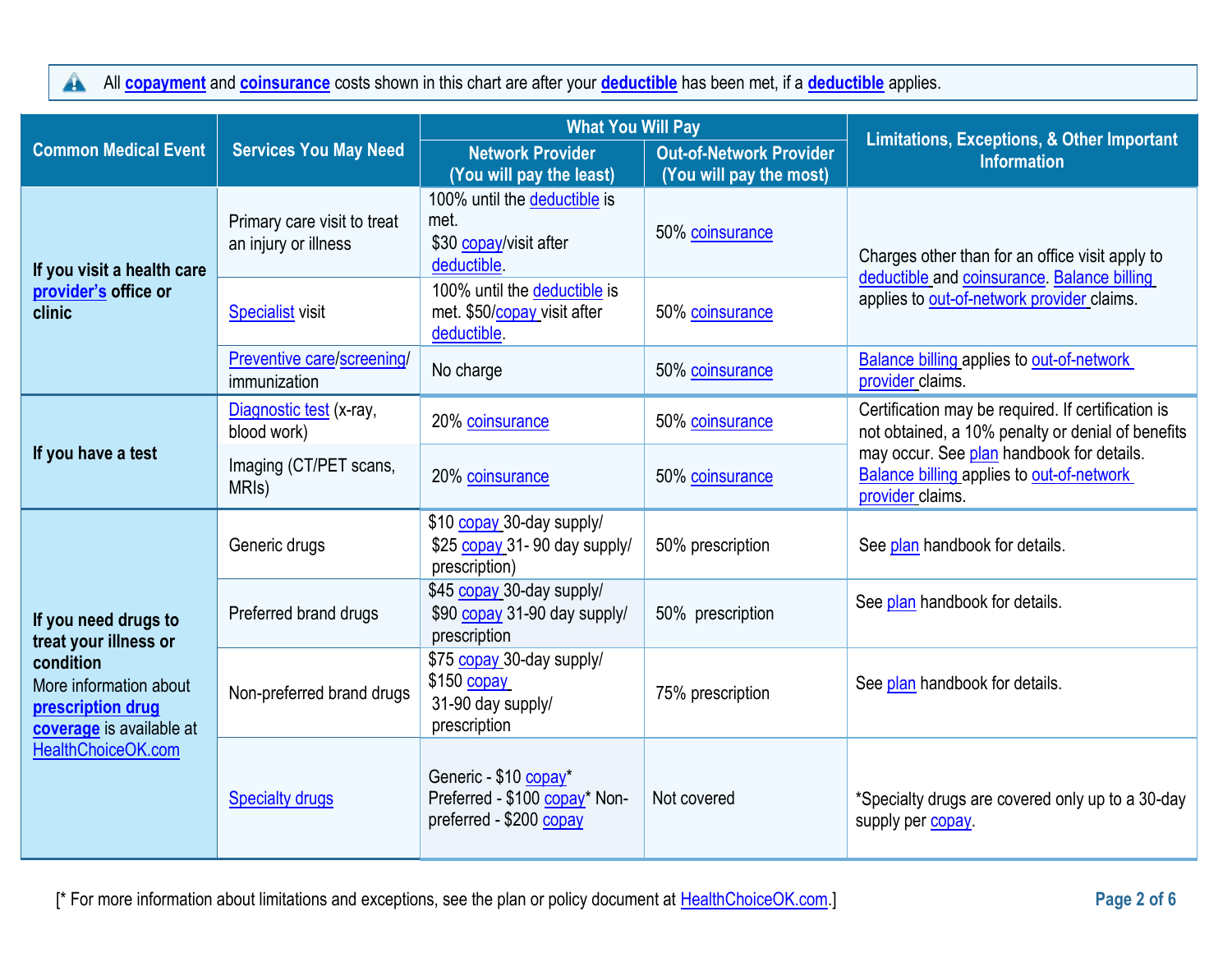|                                            |                                                      | <b>What You Will Pay</b>                                                                                                                                                        |                                                                                                      | <b>Limitations, Exceptions, &amp; Other Important</b>                                                                                                                                                                        |
|--------------------------------------------|------------------------------------------------------|---------------------------------------------------------------------------------------------------------------------------------------------------------------------------------|------------------------------------------------------------------------------------------------------|------------------------------------------------------------------------------------------------------------------------------------------------------------------------------------------------------------------------------|
| <b>Common Medical Event</b>                | <b>Services You May Need</b>                         | <b>Network Provider</b><br>(You will pay the least)                                                                                                                             | <b>Out-of-Network Provider</b><br>(You will pay the most)                                            | <b>Information</b>                                                                                                                                                                                                           |
| If you have outpatient                     | Facility fee (e.g.,<br>ambulatory surgery<br>center) | 20% coinsurance                                                                                                                                                                 | 50% coinsurance                                                                                      | Certification may be required. If certification is<br>not obtained, a 10% penalty or denial of benefits                                                                                                                      |
| surgery                                    | Physician/surgeon fees                               | 20% coinsurance                                                                                                                                                                 | 50% coinsurance                                                                                      | may occur. See plan handbook for details.<br><b>Balance billing applies to out-of-network</b><br>provider claims.                                                                                                            |
|                                            | <b>Emergency room care</b>                           | $$200$ copay<br>20% coinsurance                                                                                                                                                 | \$200 copay<br>20% coinsurance                                                                       | <b>Balance billing applies to out-of-network provider</b><br>claims. \$200 copay is waived if admitted to                                                                                                                    |
| If you need immediate<br>medical attention | <b>Emergency medical</b><br>transportation           | 20% coinsurance                                                                                                                                                                 | 50% coinsurance                                                                                      | hospital or death occurs.                                                                                                                                                                                                    |
|                                            | <b>Urgent care</b>                                   | \$30 copay<br>20% coinsurance                                                                                                                                                   | \$30 copay<br>50% coinsurance                                                                        | <b>Balance billing applies to out-of-network</b><br>provider claims.                                                                                                                                                         |
| If you have a hospital<br>stay             | Facility fee (e.g., hospital<br>room)                | 20% coinsurance                                                                                                                                                                 | 50% coinsurance<br>\$300 copay (for each out-<br>of-network provider non-<br>emergent hospital stay) | Certification may be required. If certification is<br>not obtained, a 10% penalty or denial of benefits<br>may occur. See plan handbook for details.<br><b>Balance billing applies to out-of-network</b>                     |
|                                            | Physician/surgeon fees                               | 20% coinsurance                                                                                                                                                                 | 50% coinsurance                                                                                      | provider claims.                                                                                                                                                                                                             |
| If you need mental<br>health, behavioral   | <b>Outpatient services</b>                           | 20% coinsurance                                                                                                                                                                 | 50% coinsurance                                                                                      | Limit of 20 visits per calendar year without<br>certification.<br><b>Balance billing applies to out-of-network</b><br>provider claims.                                                                                       |
| health, or substance<br>abuse services     | Inpatient services                                   | 20% coinsurance                                                                                                                                                                 | 50% coinsurance<br>\$300 copay (for each out-<br>of-network provider<br>hospital stay)               | Certification may be required. If certification is<br>not obtained, a 10% penalty or denial of benefits<br>may occur. See plan handbook for details.<br><b>Balance billing applies to out-of-network</b><br>provider claims. |
| If you are pregnant                        | Office visits                                        | 100% until the deductible is<br>met. \$30 copay/primary care<br>visit after deductible.<br>100% until the deductible is<br>met. \$50 copay specialty visit<br>after deductible. | 50% coinsurance                                                                                      | <b>Balance billing applies to out-of-network</b><br>provider.                                                                                                                                                                |

[\* For more information about limitations and exceptions, see the plan or policy document at [HealthChoiceOK.com.](https://oklahoma.gov/healthchoice.html)] **Page 3 of 6**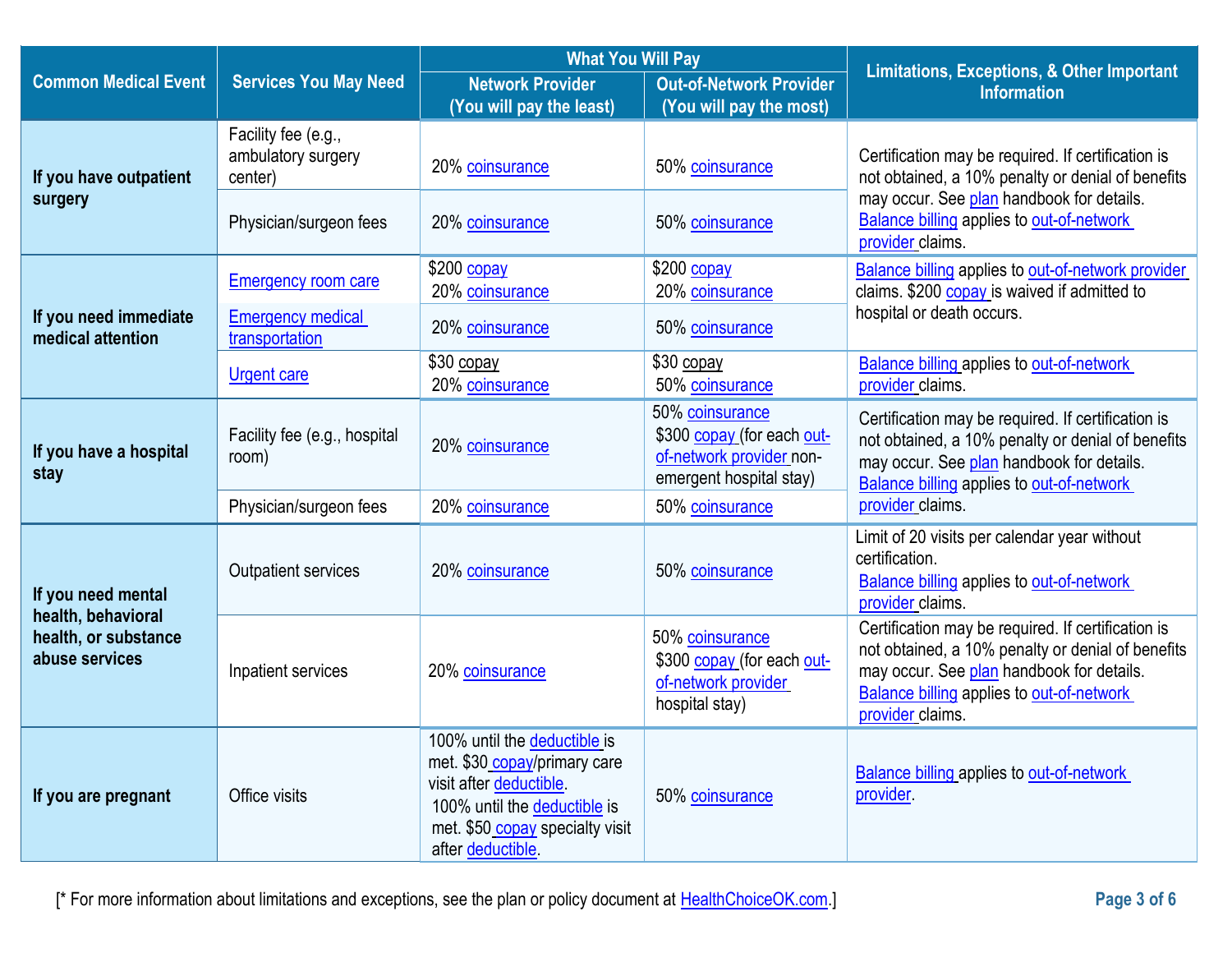|                                        |                                              | <b>What You Will Pay</b>                            |                                                                                        | <b>Limitations, Exceptions, &amp; Other Important</b>                                                                                                                                                                                                                    |  |
|----------------------------------------|----------------------------------------------|-----------------------------------------------------|----------------------------------------------------------------------------------------|--------------------------------------------------------------------------------------------------------------------------------------------------------------------------------------------------------------------------------------------------------------------------|--|
| <b>Common Medical Event</b>            | <b>Services You May Need</b>                 | <b>Network Provider</b><br>(You will pay the least) | <b>Out-of-Network Provider</b><br>(You will pay the most)                              | <b>Information</b>                                                                                                                                                                                                                                                       |  |
|                                        | Childbirth/delivery<br>professional services | 20% coinsurance                                     | 50% coinsurance                                                                        | Includes one postpartum home visit, criteria<br>must be met. Balance billing applies to out-of-<br>network provider claims.                                                                                                                                              |  |
|                                        | Childbirth/delivery facility<br>services     | 20% coinsurance                                     | 50% coinsurance \$300<br>copay (for each out-of-<br>network provider hospital<br>stay) | Certification may be required. If certification is<br>not obtained, a 10% penalty or denial of benefits<br>may occur. See plan handbook for details.<br><b>Balance billing applies to out-of-network</b><br>provider claims.                                             |  |
| If you need help<br>recovering or have | Home health care                             | 20% coinsurance                                     | 50% coinsurance                                                                        | Certification may be required. If certification is<br>not obtained, a 10% penalty or denial of benefits<br>may occur. See plan handbook for details. (Up<br>to 100 visits per calendar year.)                                                                            |  |
|                                        | <b>Rehabilitation services</b>               | 20% coinsurance                                     | 50% coinsurance                                                                        | Certification may be required. If certification is<br>not obtained, a 10% penalty or denial of benefits<br>may occur. See plan handbook for details. (Up<br>to 60 visits per calendar year for each type of<br>therapy including physical, occupational, and<br>speech.) |  |
| other special health                   | <b>Habilitation services</b>                 | <b>Not Covered</b>                                  | <b>Not Covered</b>                                                                     | <b>Excluded services</b>                                                                                                                                                                                                                                                 |  |
| needs                                  | <b>Skilled nursing care</b>                  | 20% coinsurance                                     | 50% coinsurance                                                                        | Certification may be required. If certification is<br>not obtained, a 10% penalty or denial of benefits<br>may occur. See plan handbook for details. (Up to<br>100 days per calendar year.)                                                                              |  |
|                                        | <b>Durable medical</b><br>equipment          | 20% coinsurance                                     | 50% coinsurance                                                                        | Certification may be required. If certification is<br>not obtained, a 10% penalty or denial of benefits<br>may occur. See plan handbook for details.                                                                                                                     |  |
|                                        | <b>Hospice services</b>                      | 20% coinsurance                                     | 50% coinsurance                                                                        |                                                                                                                                                                                                                                                                          |  |
| If your child needs                    | Children's eye exam                          | Not covered                                         | <b>Not Covered</b>                                                                     | <b>Excluded services</b>                                                                                                                                                                                                                                                 |  |
| dental or eye care                     | Children's glasses                           | Not covered                                         | <b>Not Covered</b>                                                                     | <b>Excluded services</b>                                                                                                                                                                                                                                                 |  |
|                                        | Children's dental check-up                   | Not covered                                         | <b>Not Covered</b>                                                                     | <b>Excluded services</b>                                                                                                                                                                                                                                                 |  |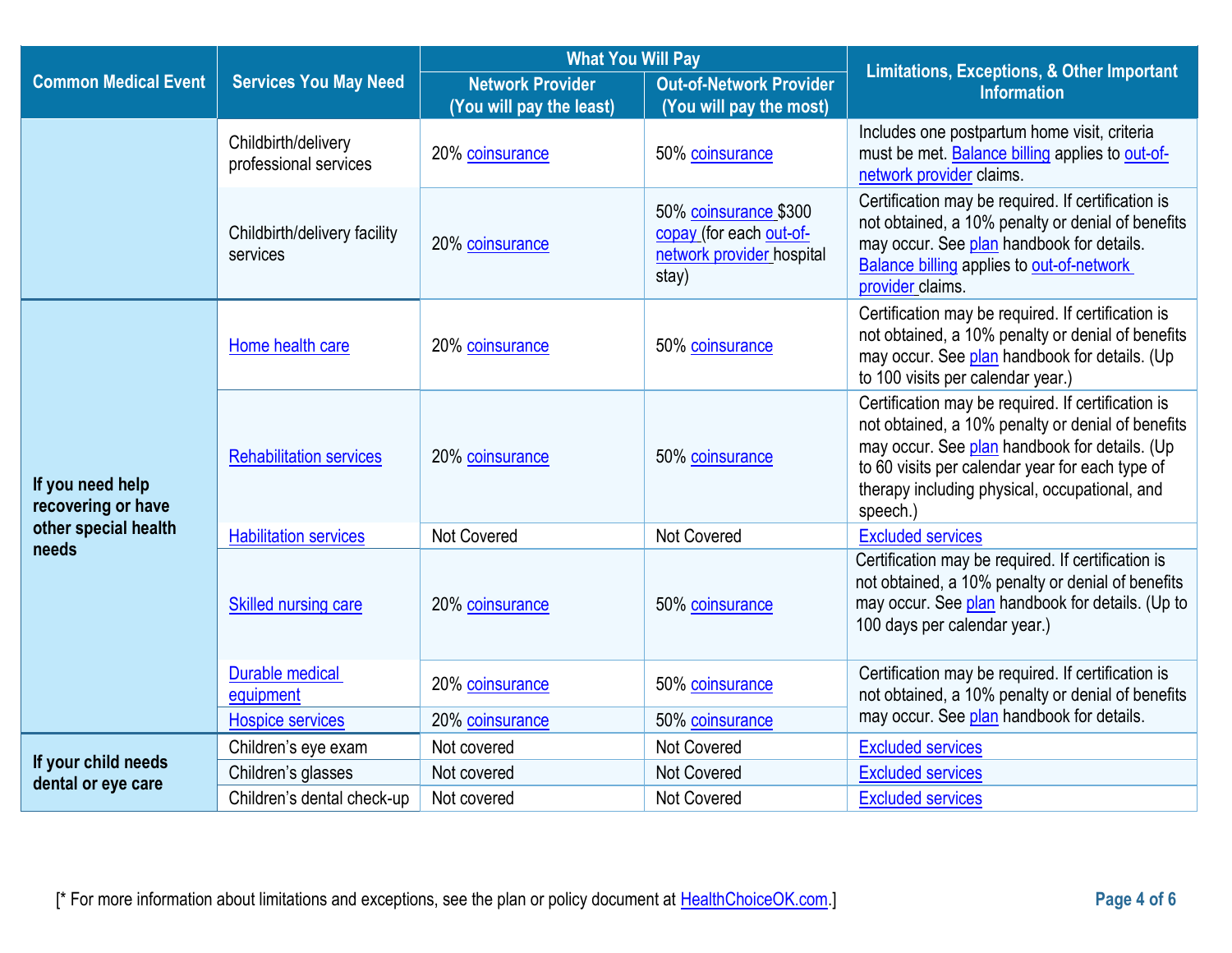#### **Excluded Services & Other Covered Services:**

| Services Your <mark>Plan</mark> Generally Does NOT Cover (Check your policy or plan document for more information and a list of any other <u>excluded services</u> .) |                                                                                                                                          |                                                               |  |
|-----------------------------------------------------------------------------------------------------------------------------------------------------------------------|------------------------------------------------------------------------------------------------------------------------------------------|---------------------------------------------------------------|--|
| Acupuncture (except for anesthesia)                                                                                                                                   | <b>Habilitation services</b>                                                                                                             | • Routine eye care (Adult)                                    |  |
| Cosmetic surgery                                                                                                                                                      | Long-term care                                                                                                                           | • Routine foot care                                           |  |
| Dental care                                                                                                                                                           | Private-duty nursing                                                                                                                     | Weight loss programs                                          |  |
| Other Covered Services (Limitations may apply to these services. This isn't a complete list. Please see your plan document.)                                          |                                                                                                                                          |                                                               |  |
| Bariatric Surgery (Limited coverage for certain<br>treatments)                                                                                                        | Hearing aids (under the age of 18, 1 every 48<br>months per hearing impaired ear)<br>Infertility treatment (Limited coverage for certain | <b>CDC-recognized National Diabetes Prevention</b><br>Program |  |
| Chiropractic care (60 visits per calendar year)                                                                                                                       | services, drugs and treatment)                                                                                                           | Non-emergency care when traveling outside the U.S.            |  |

Your Rights to Continue Coverage: There are agencies that can help if you want to continue your coverage after it ends. The contact information for those agencies is: [insert State, HHS, DOL, and/or other applicable agency contact information]. Other coverage options may be available to you, too, including buying individual insurance coverage through the [Health Insurance](https://www.healthcare.gov/sbc-glossary/#health-insurance) [Marketplace.](https://www.healthcare.gov/sbc-glossary/#marketplace) For more information about the [Marketplace,](https://www.healthcare.gov/sbc-glossary/#marketplace) visi[t www.HealthCare.gov](http://www.healthcare.gov/) or call 1-800-318-2596.

Your Grievance and Appeals Rights: There are agencies that can help if you have a complaint against your [plan](https://www.healthcare.gov/sbc-glossary/#plan) for a denial of [a claim.](https://www.healthcare.gov/sbc-glossary/#claim) This complaint is called a [grievance](https://www.healthcare.gov/sbc-glossary/#grievance) or [appeal.](https://www.healthcare.gov/sbc-glossary/#appeal) For more information about your rights, look at the explanation of benefits you will receive for that medical [claim.](https://www.healthcare.gov/sbc-glossary/#claim) You[r plan](https://www.healthcare.gov/sbc-glossary/#plan) documents also provide complete information on how to submit a [claim,](https://www.healthcare.gov/sbc-glossary/#claim) [appeal,](https://www.healthcare.gov/sbc-glossary/#appeal) or a [grievance](https://www.healthcare.gov/sbc-glossary/#grievance) for any reason to your [plan.](https://www.healthcare.gov/sbc-glossary/#plan) For more information about your rights, this notice, or assistance, contact: EGID Health Claims Administrator 1-800-323-4314, TTY 711; HealthChoice Member Services 405-717-8780 or toll free 1-800-752-9475 TDD Oklahoma City Area: 1-405-949-2281, TDD All Areas: 1-866-447-0436. Additionally, a consumer assistance program can help you file your appeal. Contact the Oklahoma Insurance Department at [www.ok.gov/oid/Consumers/Consumer\\_Assistance/index.html.](http://www.ok.gov/oid/Consumers/Consumer_Assistance/index.html)

## **Does this plan provide Minimum Essential Coverage? Yes**

[Minimum Essential Coverage](https://www.healthcare.gov/sbc-glossary/#minimum-essential-coverage) generally includes [plans,](https://www.healthcare.gov/sbc-glossary/#plan) [health insurance](https://www.healthcare.gov/sbc-glossary/#health-insurance) available through the [Marketplace](https://www.healthcare.gov/sbc-glossary/#marketplace) or other individual market policies, Medicare, Medicaid, CHIP, TRICARE, and certain other coverage. If you are eligible for certain types of [Minimum Essential Coverage,](https://www.healthcare.gov/sbc-glossary/#minimum-essential-coverage) you may not be eligible for the [premium tax credit.](https://www.healthcare.gov/sbc-glossary/#premium-tax-credits)

## **Does this plan meet the Minimum Value Standards? Yes**

If your [plan](https://www.healthcare.gov/sbc-glossary/#plan) doesn't meet the [Minimum Value Standards,](https://www.healthcare.gov/sbc-glossary/#minimum-value-standard) you may be eligible for a [premium tax credit](https://www.healthcare.gov/sbc-glossary/#premium-tax-credits) to help you pay for a plan through the [Marketplace.](https://www.healthcare.gov/sbc-glossary/#marketplace)

### **Language Access Services:**

[Spanish (Español): Para obtener asistencia en Español, llame al 1-800-323-4314.]

[Tagalog (Tagalog): Kung kailangan ninyo ang tulong sa Tagalog tumawag sa 1-800-323-4314.]

[Chinese (中文): 如果需要中文的帮助, 请拨打这个号码1-800-323-4314.]

[Navajo (Dine): Dinek'ehgo shika at'ohwol ninisingo, kwiijigo holne' [1-800-323-4314.]

*To see examples of how this [plan](https://www.healthcare.gov/sbc-glossary/#plan) might cover costs for a sample medical situation, see the next section.*

PRA Disclosure Statement: According to the Paperwork Reduction Act of 1995, no persons are required to respond to a collection of information unless it displays a valid OMB control number. The valid OMB control number for this information collection is **0938-1146**. The time required to complete this information collection is estimated to average **0.08** hours per response, including the time to review instructions, search existing data resources, gather the data needed, and complete and review the information collection. If you have comments concerning the accuracy of the time estimate(s) or suggestions for improving this form, please write to: CMS, 7500 Security Boulevard, Attn: PRA Reports Clearance Officer, Mail Stop C4-26-05, Baltimore, Maryland 21244-1850.